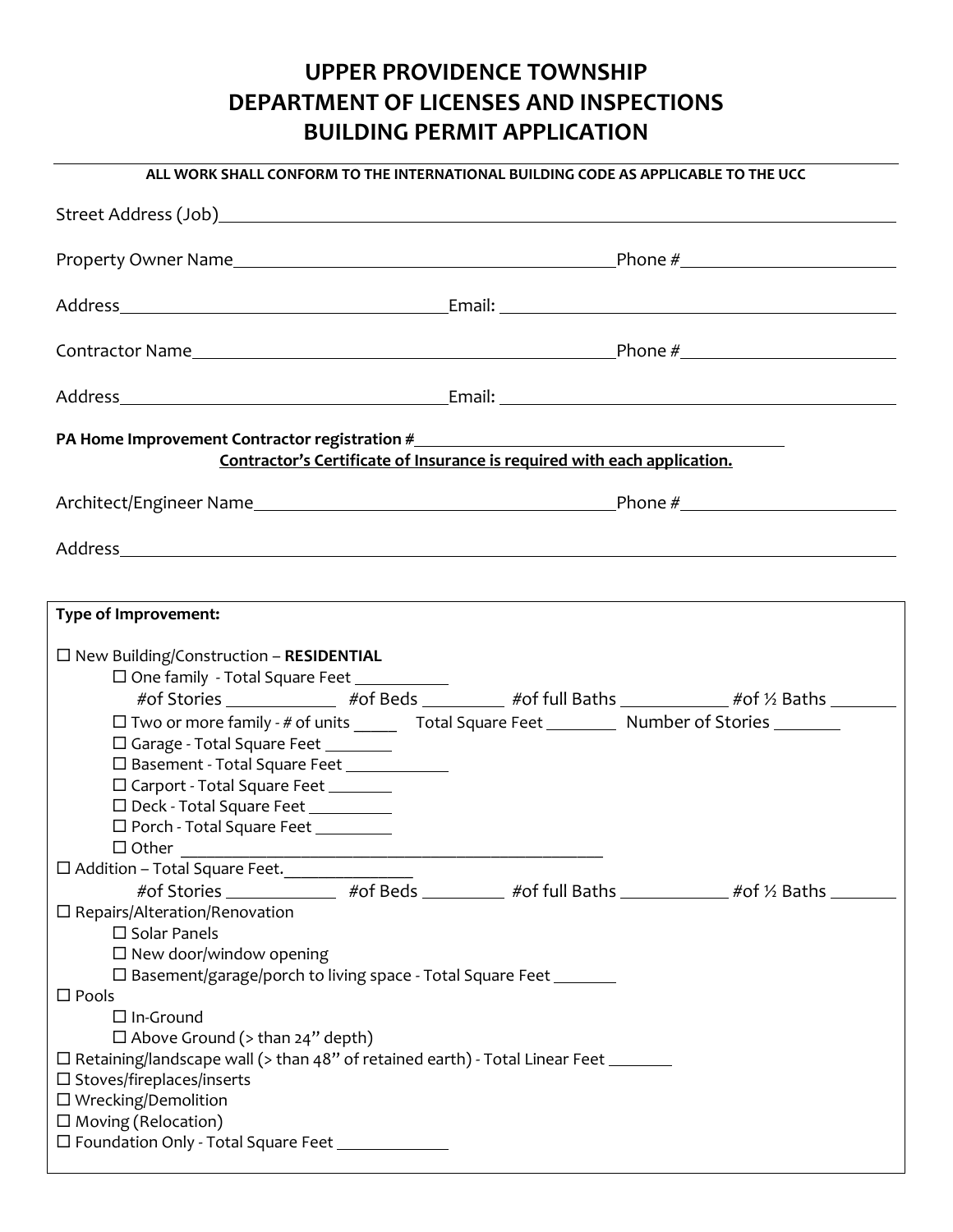| Type of Improvement:<br>$\Box$ New Building/Construction – <b>COMMERCIAL</b><br>$\Box$ Transient hotel, motel, dorm - # of units _____<br>$\Box$ Parking Garage<br>$\square$ Amusement/Recreational<br>$\Box$ Church/Religious<br>$\square$ Service Station/Repair Garage<br>$\Box$ Hospital/Institutional<br>$\Box$ Office/Bank/Professional<br>$\Box$ Public Utility<br>$\square$ School/Library/Educational<br>$\square$ Stores/Mercantile<br>$\Box$ Tanks/Towers<br>$\Box$ Other<br>□ Addition - Total Square Feet<br>$\square$ Repairs/Alteration/Renovation<br>□ Retaining/landscape wall (> than 48" of retained earth) - Total Linear Feet _______<br>$\Box$ Wrecking/Demolition |                                                               |  |                            |  |  |
|------------------------------------------------------------------------------------------------------------------------------------------------------------------------------------------------------------------------------------------------------------------------------------------------------------------------------------------------------------------------------------------------------------------------------------------------------------------------------------------------------------------------------------------------------------------------------------------------------------------------------------------------------------------------------------------|---------------------------------------------------------------|--|----------------------------|--|--|
| $\square$ Moving (Relocation)                                                                                                                                                                                                                                                                                                                                                                                                                                                                                                                                                                                                                                                            |                                                               |  |                            |  |  |
|                                                                                                                                                                                                                                                                                                                                                                                                                                                                                                                                                                                                                                                                                          |                                                               |  |                            |  |  |
| Cost:                                                                                                                                                                                                                                                                                                                                                                                                                                                                                                                                                                                                                                                                                    |                                                               |  |                            |  |  |
| Electrical (separate application)  \$<br>Plumbing(separate application)\$<br>Heating/AC(separate application) \$                                                                                                                                                                                                                                                                                                                                                                                                                                                                                                                                                                         |                                                               |  |                            |  |  |
|                                                                                                                                                                                                                                                                                                                                                                                                                                                                                                                                                                                                                                                                                          |                                                               |  |                            |  |  |
|                                                                                                                                                                                                                                                                                                                                                                                                                                                                                                                                                                                                                                                                                          |                                                               |  |                            |  |  |
| <b>Type of Sewage Disposal:</b>                                                                                                                                                                                                                                                                                                                                                                                                                                                                                                                                                                                                                                                          | <b>Type of Water Supply:</b>                                  |  | <b>Central Air:</b>        |  |  |
| $\Box$ Public or private company<br>$\Box$ Private (septic tank)                                                                                                                                                                                                                                                                                                                                                                                                                                                                                                                                                                                                                         | $\Box$ Public or Private Co.<br>$\Box$ Private (Well/Cistern) |  | $\square$ Yes<br>$\Box$ No |  |  |
|                                                                                                                                                                                                                                                                                                                                                                                                                                                                                                                                                                                                                                                                                          |                                                               |  |                            |  |  |
|                                                                                                                                                                                                                                                                                                                                                                                                                                                                                                                                                                                                                                                                                          |                                                               |  |                            |  |  |
| Zoning District:                                                                                                                                                                                                                                                                                                                                                                                                                                                                                                                                                                                                                                                                         |                                                               |  |                            |  |  |
| Proposed setbacks: Front: ____________________Side 1___________________Side 2 ________________________________                                                                                                                                                                                                                                                                                                                                                                                                                                                                                                                                                                           |                                                               |  |                            |  |  |

| *Impervious Coverage (Sq. ft.): Existing:                                                    |  |  |  | Proposed: |  |
|----------------------------------------------------------------------------------------------|--|--|--|-----------|--|
| Is this a corner lot? Yes $\square$ No $\square$ Plans Submitted? Yes $\square$ No $\square$ |  |  |  |           |  |
| Is there a stream (creek) within 100' of the proposed activity? Yes $\Box$ No $\Box$         |  |  |  |           |  |
|                                                                                              |  |  |  |           |  |

|  | <b>Brief Description:</b> |  |
|--|---------------------------|--|
|--|---------------------------|--|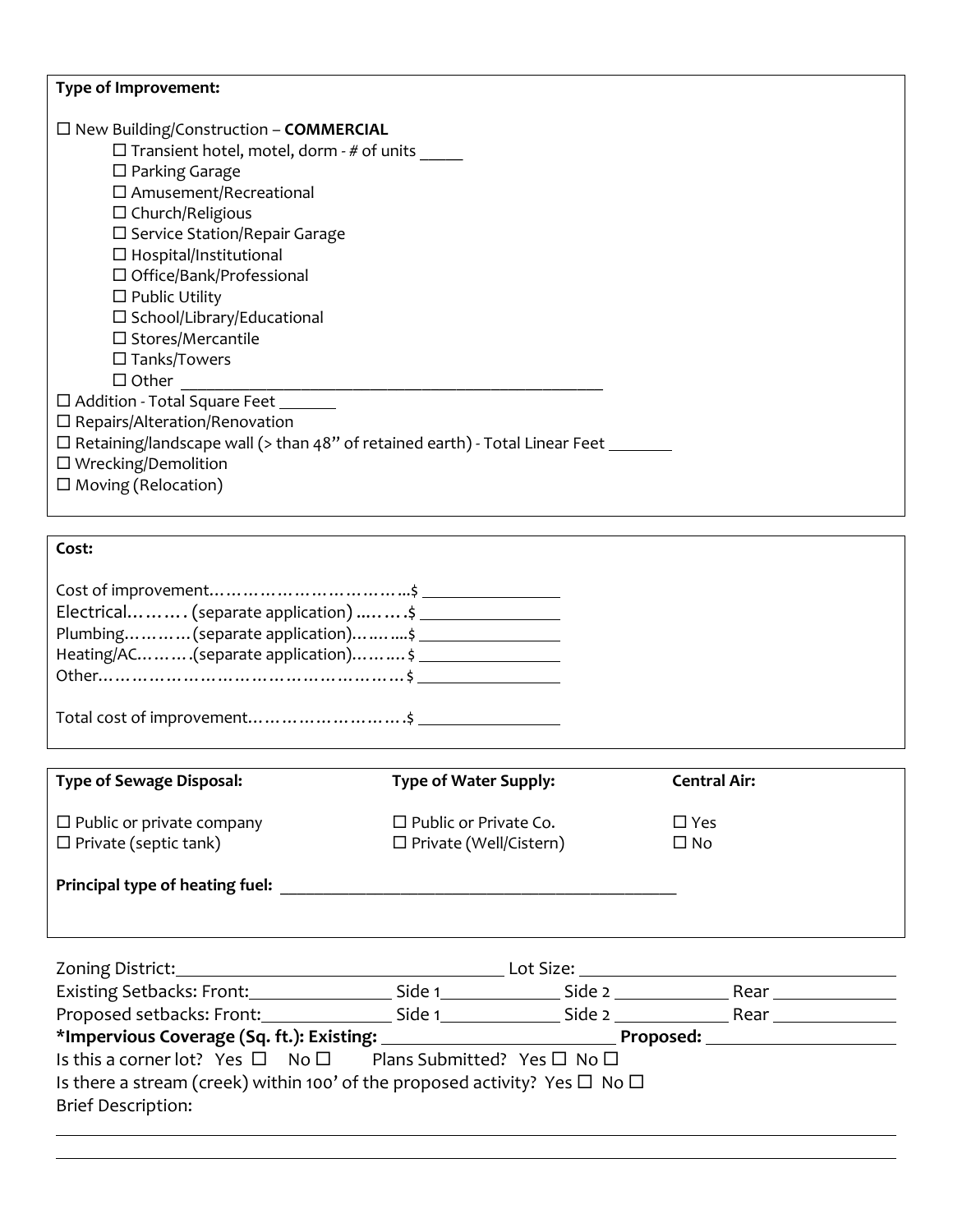A site plan must be submitted with the permit application showing the following information for additions, decks, porches and patios;

• The Size of the lot;

 Existing main structure (including if applicable, rear and side porch, side deck or rear deck). Show the driveway entrance to the street. List the street name on the plan. If corner lot, show both streets. Existing accessory structures (sheds, swimming pools, detached garages and gazebos) with distances to the side and rear line and main structure.

- . *No dumpsters are to be placed on the roadway or within the Townships right-of-way*
- . *Call Keystone Municipal Services for inspection – 610-656-4927*

**\*\*Permits may be emailed or picked up in person at the Township Building Please select below:** I will pick up\_\_\_\_\_\_\_\_ Please email to\_\_\_\_\_\_\_\_\_\_\_\_\_\_\_\_\_\_\_\_\_\_\_\_\_\_\_\_\_\_\_\_\_\_\_\_\_\_\_\_\_\_\_\_\_\_\_\_\_\_\_\_\_\_\_

The applicant/contractor/homeowner/tenant is responsible for the accuracy of the information contained in this application and the plot plan. If the permit is issued based on incorrect building setback dimensions, incorrect building size, or missing structure and waterways, the Township may rescind the permit. All expenses incurred as a result of the misrepresentation are borne by the applicant.

*I hereby certify that the statements contained herein are true to the best of my knowledge and belief*

Applicant signature Date:

## **Attach copy of invoice/contract/work order**

## **DO NOT WRITE BELOW THIS LINE**

|                               |                  | <b>ZONING</b> |                                             |  |
|-------------------------------|------------------|---------------|---------------------------------------------|--|
|                               |                  |               | By: <u>Zoning Officer</u><br>Zoning Officer |  |
|                               | District Use Use |               |                                             |  |
|                               |                  |               |                                             |  |
| Notes:                        |                  |               |                                             |  |
|                               |                  |               |                                             |  |
|                               |                  |               |                                             |  |
| <b>OFFICE USE ONLY</b>        |                  |               |                                             |  |
|                               |                  |               |                                             |  |
|                               |                  |               |                                             |  |
| <b>Building Code Official</b> |                  | Date;         |                                             |  |